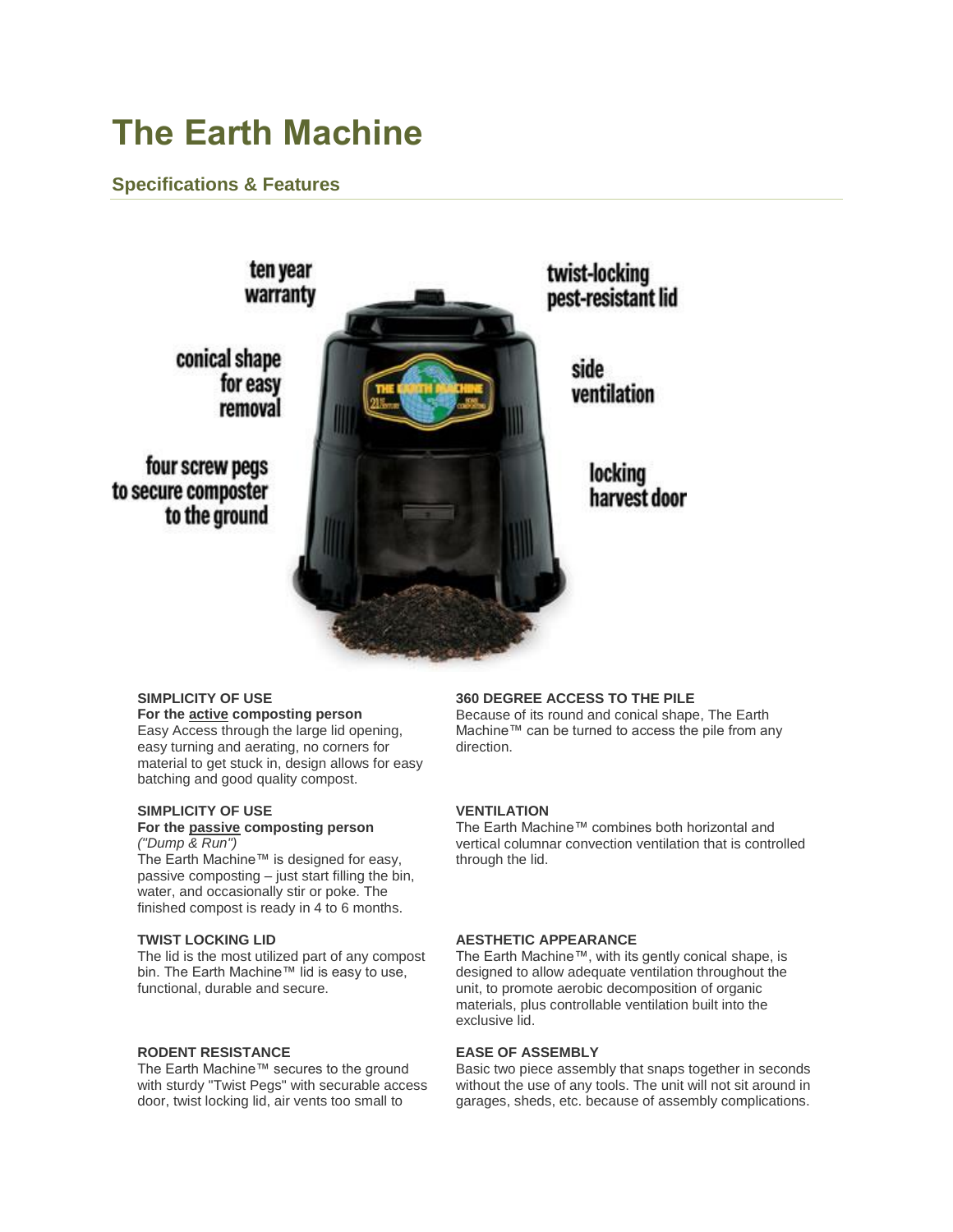allow rodent entry, and securable harvest door all add to the rodent resistancy of the bin.

### **RECYCLED CONTENT**

High-density injection-molded polyethylene made with a minimum 50% post-consumer recycled materials.

# **EASE OF TRANSPORTATION**

The Earth Machine™ will fit into any automobile for easy transportation. It comes in two halves (no corrugated cardboard packaging) which nest inside each other.

# **EDUCATIONAL MATERIAL**

Every Earth Machine™ compost bin is packaged with assembly/replacement instructions and a comprehensive 20 page "Home Composting Handbook".

### **DURABILITY**

The Earth Machine™ is made of tough high-density polyethylene with UV stabilizers for all season strength and weatherability.

# **WARRANTY**

The Earth Machine™ has a ten (10) year warranty against cracking, deterioration, warping, or any other defect that would diminish the effectiveness or appearance of the compost bin.

# **ADDITIONAL INFORMATION**

Unit dimensions when assembled: 33" diameter by 33" high. Weight: 15 lbs Volume: 10.5 cubic feet (80 Imperial gallons or 300 litres)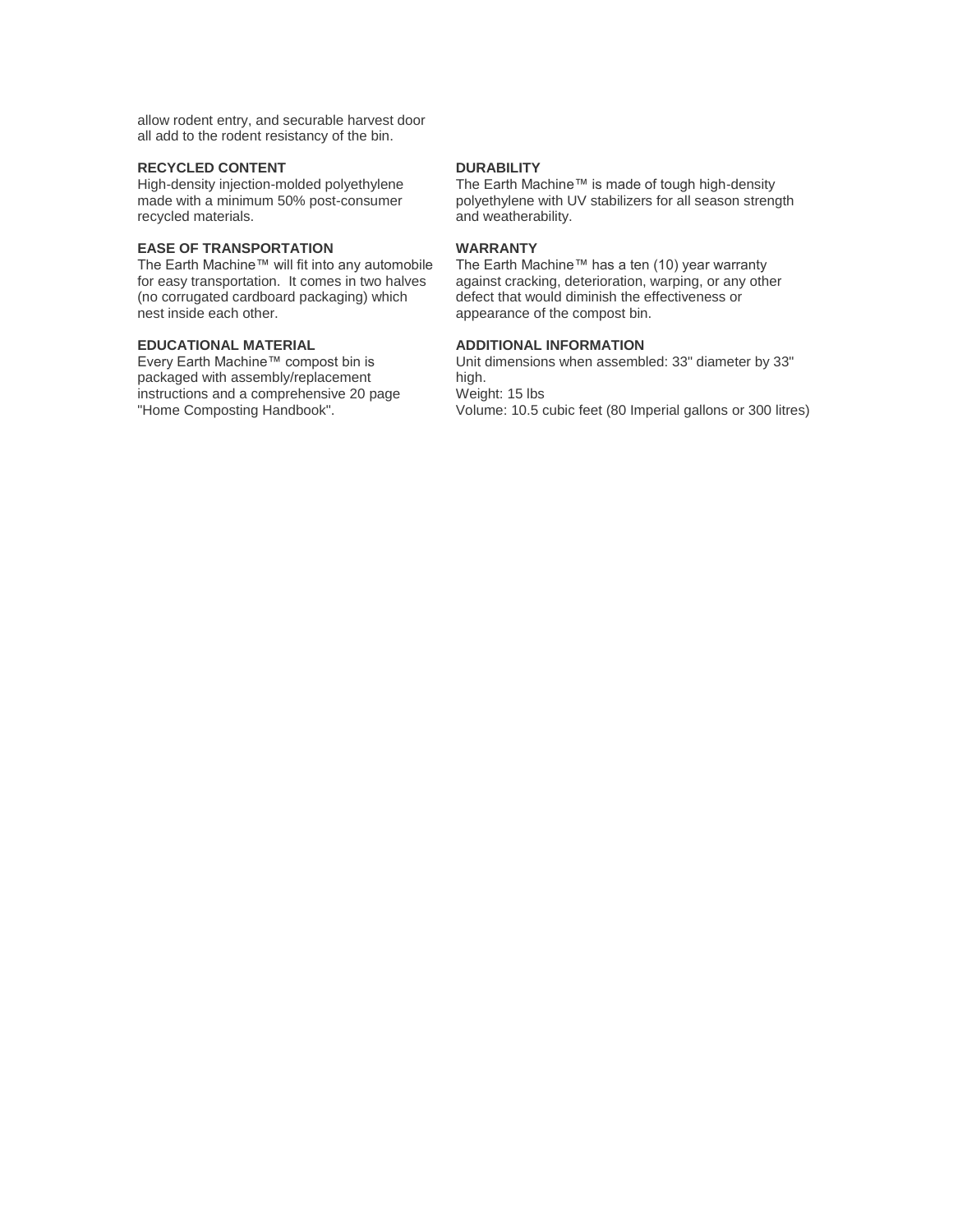# **What is Composting**

# **Benefits of Composting**

Backyard composting is a controlled process of natural conversion of organic materials by micro organisms into compost. By composting, your can remove more than 500 lbs of organic matter from your household waste per year, diverting it from collection, the landfill or incinerator.

Composting is simply a combination of yard debris (like grass clippings and fallen leaves) and kitchen scraps (such as fruit and vegetable spoils), separated from the waste stream and placed into an environment suitable for decomposition. Through composting, you can experience the benefits of this rich soil additive giving you healthier and greener lawns and gardens, and a cleaner environment too!.

# **Benefits of Composting for the Resident**

Composting is so easy and enjoyable it will be part of your daily routine. You will be empowered with the knowledge that you are an essential part of your community's waste diversion efforts. Enjoy the satisfaction of doing your part for the environment – get composting!

Some municipalities that are active in Home Composting Programs implement public education and outreach programs to encourage residents to compost. Call your municipality about composting programs or workshops in your area.

# **Benefits from using the Earth Machine™**

- Provides a nutrient rich "super soil" to add to your garden, lawn and house plants
- Takes as little as 10 minutes a week
- Reduces use of artificial fertilizers and pesticides
- Can Reduce gardening water bill by **30%**
- Can reduce garbage by **30%**
- Big enough for a family of five
- Improves soil texture and water holding capacity where used as an amendment.
- Reduces dependence on gasoline for transport to landfills
- Home Composting Handbook included with each **Earth Machine™**

# **Benefits of Composting For The Environment**

# **Environmental Benefits of Composting and using the Earth Machine™**

- Reduces landfilling which reduces methane gases, one of the most harmful greenhouse gases
- Using the compost as a soil amendment helps minimize erosion often caused by wind and water run-off. Compost helps increase soil structure and improves nutrient availability to plants. This supports strong plant growth and is especially beneficial in areas prone to erosion.
- Improves soil porosity
- Improves water-holding capacity resulting in reduced dependency on watering
- Inhibits incidence of plant diseases
- Compost can bind and degrade specific pollutants where used as an amendment.